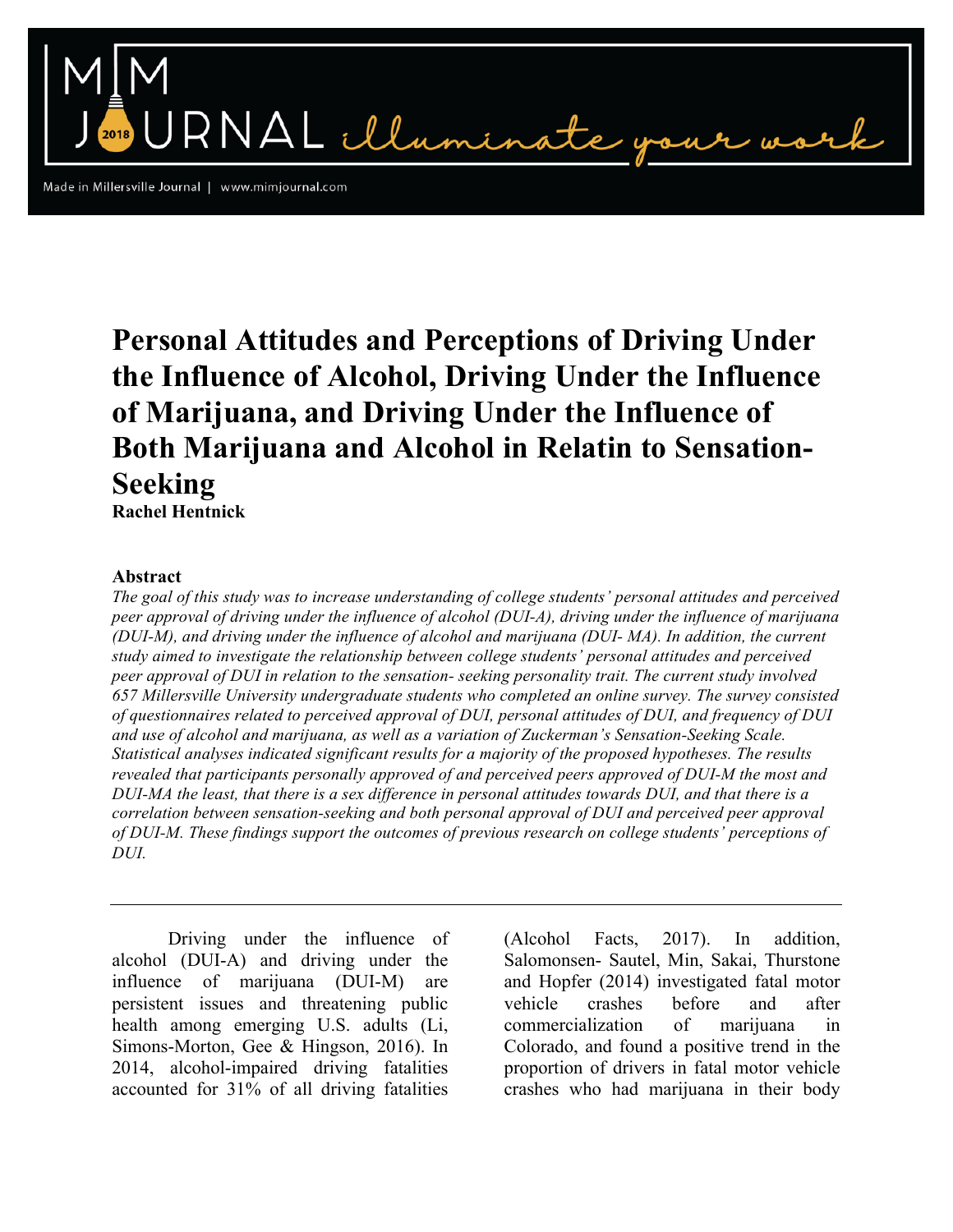after commercialization. Even though more than half of the states in the U.S. have legalized medicinal marijuana and eight states and Washington D.C. have legalized adult-recreational use of marijuana, the results of Salomonsen-Sautel et al.'s (2014) study could apply to other states as well (Wallace, 2016). Furthermore, both alcohol and marijuana are commonly used in society. In 2016, 57.1% of people aged 18 to 25 reported alcohol use and 20.8% reported marijuana use, within the last month (National Survey, n.d.). Due to the fatal outcomes of DUI-A and DUI-M as well as the prevalence of alcohol and marijuana use in society, it is pertinent to investigate perceived approval and personal attitudes towards DUI-A, DUI-M and DUI-MA.

Kenney, LaBrie and Lac (2013) identified factors that may influence a college student's likelihood to engage in DUI-A. Those factors include sensationseeking personality, convenience of DUI-A, perception of risk of DUI-A, and knowledge of campaigns against DUI-A. For the purpose of this study, the personality trait of sensation-seeking was chosen for further examination to see if there was a relationship between sensation-seeking and personal attitudes and perceived approval of DUI-A, DUI-M, and DUI-MA. Zuckerman described sensation- seeking as "a trait defined by the seeking of varied, novel, complex, and intense sensations and experiences and the willingness to take physical, social, legal, and financial risks for the sake of such experiences" (as cited in Jonah, Thiessen & Au-Yeung, 2001, p. 679).

## **Current Study**

The aim of the current study was to increase knowledge on perceived peer perceptions and personal attitudes toward DUI-A, DUI-M and DUI-MA in relation to

sensation-seeking. The results of this study could help determine the need for specific prevention programs to raise awareness of DUI-M and DUI-MA and hopefully decrease approval of engaging in these risky driving behaviors. The Millersville Center for Health Education and Promotion (CHEP) currently has many creative programs to prevent and raise awareness about DUI-A (Center for Health, n.d.). However, in the fall 2017 semester, there were no programs specifically addressing DUI-M or DUI-MA. Adding information about the impacts of marijuana and alcohol and marijuana combined on driving to the DUI-A events could be beneficial in reducing college student personal and perceived approval in the future. Based on previous studies and research, the following hypotheses were proposed.

H1a: Personal approval of DUI-M will receive the highest rating, personal approval of DUI-A will receive the second highest rating, and personal approval of DUI-MA will receive the lowest rating. H1b: Perceived peer approval of DUI-M will receive the highest rating, perceived peer approval of DUI-A will receive the second highest rating, and perceived peer approval of DUI- MA will receive the lowest rating.

H2a: There will be a sex difference in approval of DUI-A, DUI-M, and DUI-MA. Specifically, males will personally approve of DUI-A, DUI-M, and DUI-MA more than females.

H2b: Males will perceive that peers approve of DUI-A, DUI-M, and DUI-MA more than females.

H3a: Participants who score higher on the sensation-seeking questionnaire will personally approve of DUI-A, DUI-M, and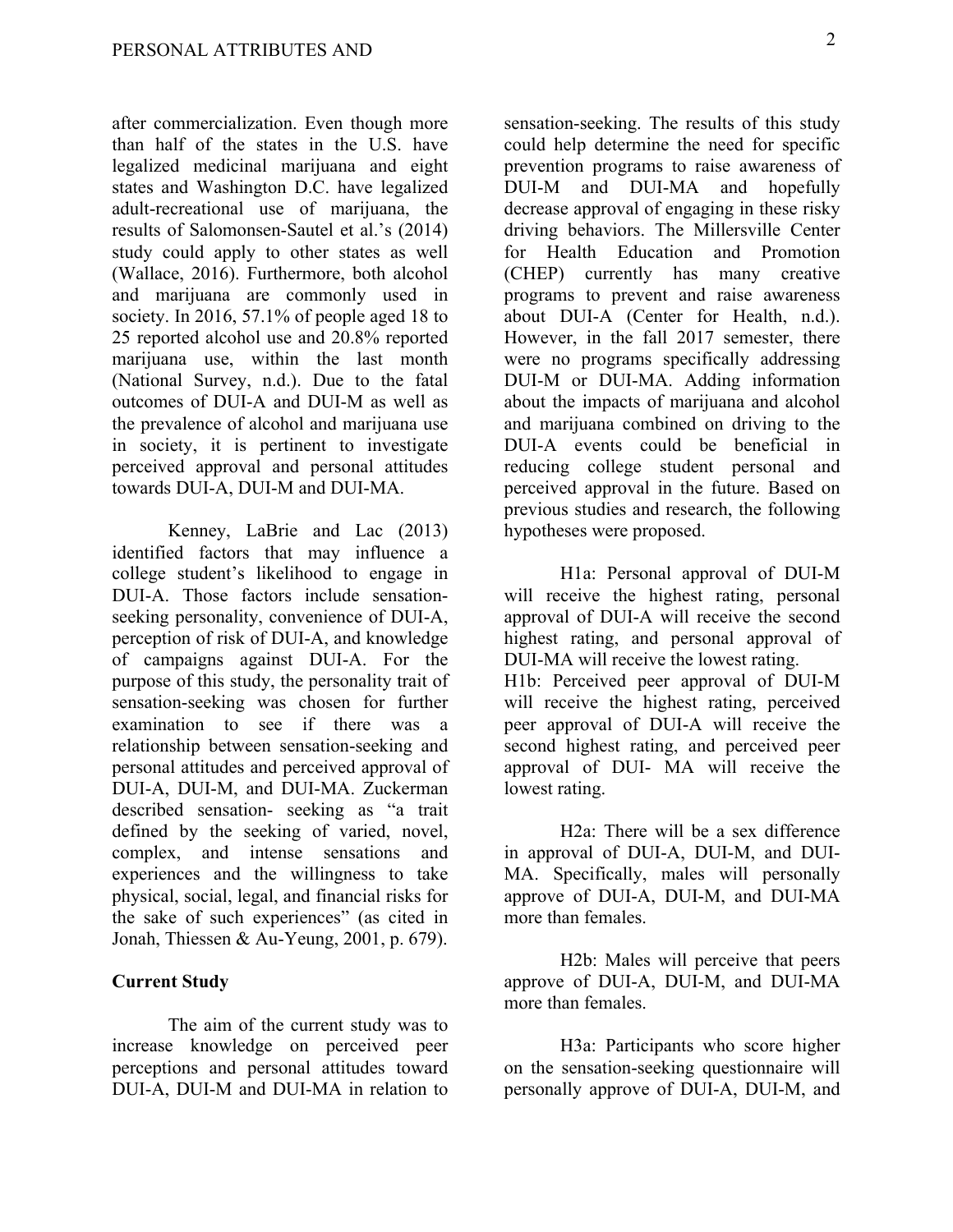DUI-MA more than participants who score lower on the sensation-seeking questionnaire.

H3b: Participants who score higher on the sensation-seeking questionnaire will perceive that peers approve of DUI-A, DUI-M, and DUI-MA more than participants who score lower on the sensation-seeking questionnaire.

#### **Method**

The link to the Qualtrics survey was emailed to professors who sent the link to their students. Participants were free to complete the survey on any device and in any location that allowed access to the Qualtrics link. Upon opening the link, participants were asked to read and click a button indicating they have read and understood the Informed Consent Form. Next, the participants completed the three approval questionnaires, the Personal Attitudes Questionnaire, and the Sensationseeking Scale (SSS). The previously listed questionnaires were counterbalanced in order to avoid any effect based on the order of the presentation of the questionnaires. The participants then completed the Frequency and Past Use Questionnaire and the Demographic Sheet, in that order. After completing all of the questionnaires, the Debriefing Form appeared on their screen. In order to receive extra credit, participants clicked the button at the bottom of the screen to indicate they have read and understood the Debriefing Form and to be redirected to the Extra Credit Survey. The answers for the extra credit survey were not connected to the answers of the initial survey, therefore anonymity was maintained. After data collection was completed, the researcher created lists of names of participants who completed the survey for participating professors. These lists were then emailed to professors so that

participants could receive credit for their participation. The original sample consisted of 715 Millersville University students. Fifty-eight participants were eliminated from the sample: 54 for incomplete data and 4 for being under 18 years old. The final sample consisted of 485 females and 172 males, with a mean age of 19.96 years.

# **Results**

Many of the stated hypotheses were supported by the data from the current study. Hypothesis 1 was based on the results of McCarthy et al.'s (2007) study. Parts a and b of hypothesis 1 stated that participants would personally approve of and perceive that peers approve of DUI-M the most and DUI-MA the least and approval of DUI-A would fall in the middle. In McCarthy et al.'s (2007) study, the researchers found that participants perceived their peers as being more accepting of DUI-M than DUI-A. Similar results emerged in the current study, with personal approval of DUI- M (*Mdn*  =35) being ranked first, personal approval of DUI-A after three drinks (*Mdn* =20) ranked second and DUI-MA (*Mdn* =2) ranked last. Additionally, perceived general peer approval of DUI-M (*Mdn* =58) was ranked first, perceived peer approval of DUI-A after three drinks (*Mdn* =38) was ranked second and perceived general peer approval of DUI-MA (*Mdn* =17) was ranked last. Higher scores indicated greater approval.

Hypothesis 2 was motivated by the findings of Kenney et al.'s (2013) study as well as the results of McCarthy et al.'s (2007) study. Although Kenney et al.'s (2013) study did not compare perceptions and approval of males and females directly, the examination of sex difference in general inspired investigation of a sex difference between males and females and their perceived peer approval and personal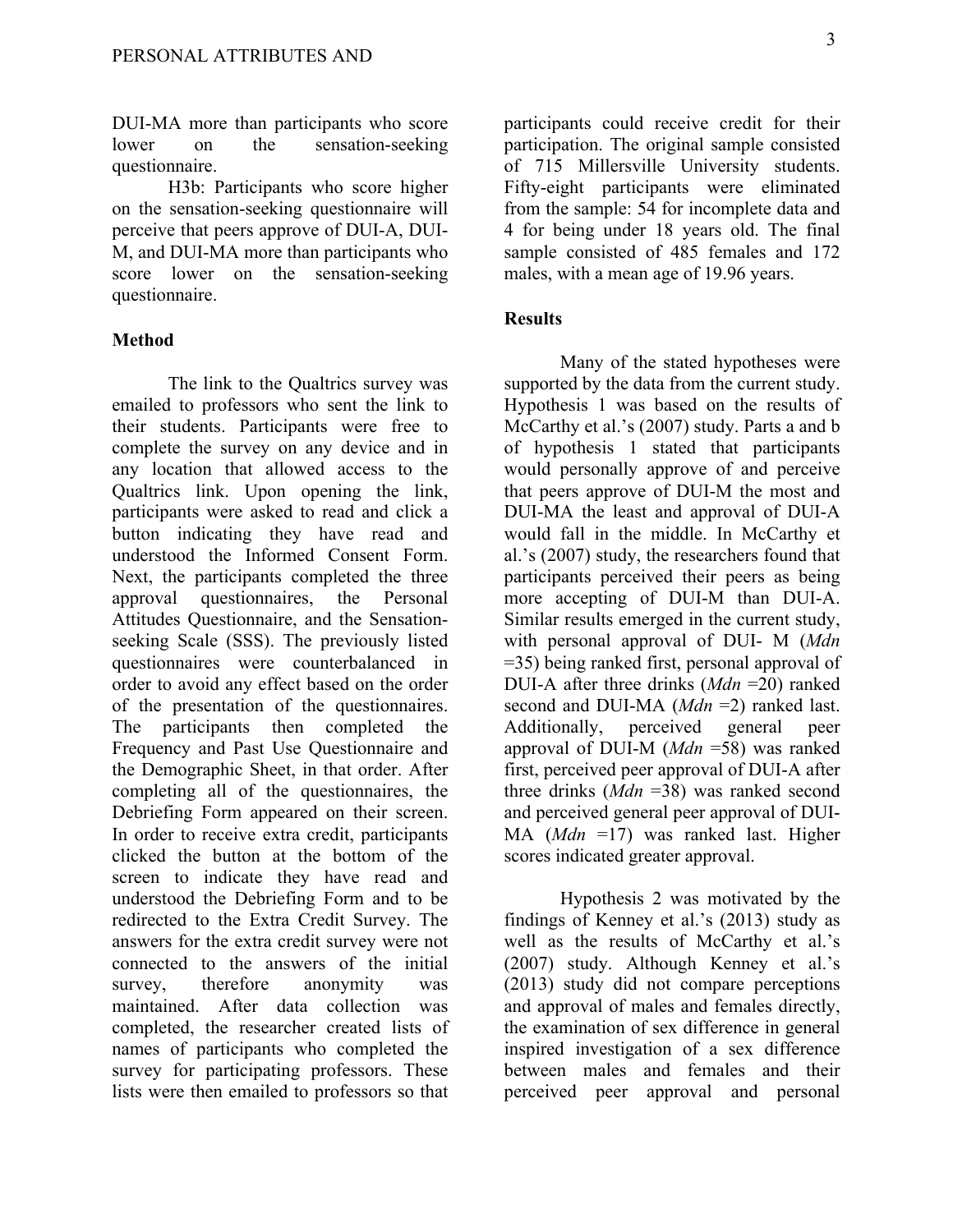attitudes towards DUI. Conversely, McCarthy et al. (2007) found that males perceived their peers approved of DUI-A and DUI-M more than females. However, the results of the current study do not directly coincide with the results of McCarthy et al. (2007). The current study found that males personally approved of DUI more than females. Significant differences were found between personal approval of DUI-A after three drinks for males (*Mdn* =29) and personal approval of DUI-A after three drinks for females (*Mdn*   $=$ 19) ( $p$ = 0.001), personal approval of DUI-M for males (*Mdn* =48.5) and personal approval of DUI-M for females (*Mdn* =30)  $(p= 0.012)$ , and personal approval of DUI-MA for males (*Mdn* =5) and DUI-MA for females  $(Mdn = 2)$  ( $p = 0.019$ ). No significant differences were found between male and female perceived peer approval of DUI.

Hypothesis 3 was loosely inspired by the results of Jonah et al.'s (2001) study. The findings of Jonah et al.'s (2001) study revealed a positive correlation between sensation-seeking and risky driving behavior. Whereas the results of the current study found significant differences between personal approval of DUI-A after three drinks for low sensation-seeking scores ( =17.5) and personal approval of DUI-A after three drinks for high sensation-seeking scores  $(=25)$   $(p < 0.001)$ , personal approval of DUI-M for low sensation-seeking scores (*Mdn* =25) and personal approval of DUI-M for high sensation-seeking scores (=50)  $(p \le 0.001)$ , and for personal approval of DUI-MA for low sensation-seeking scores ( =1) and personal approval of DUI-MA for high sensation-seeking scores (*Mdn* =5)  $(p \leq 0.001)$ . Additionally, the results revealed a significant difference between perceived peer approval of DUI-M for low sensation- seeking scores (*Mdn* =51) and perceived peer approval of DUI-M for high

sensation-seeking scores (*Mdn* =61) (*p* < 0.001). However, sensation-seeking was not related to perceived peer approval of DUI-A and DUI-MA.

# **Discussion**

The results of this study illustrate that Millersville University students personally approve of and perceive general students' approval of DUI-M the most, compared to DUI-A and DUI- MA. Even though CHEP already has several programs raising awareness of DUI-A, there are no programs related to DUI-M or DUI-MA specifically. These findings suggest that it may be beneficial to create programs about DUI-M or include DUI-M in already existing DUI-A prevention programs. Although DUI-MA received the lowest approval rating, it would still be beneficial to include information about the risks of DUI-MA to create awareness of driving under both of these substances. Generating awareness of the dangers of DUI-M and DUI-MA through prevention programs could possibly decrease college students' perceived and personal approval of these behaviors in the future. Consequently, reduced approval of DUI, due to the creation of campaigns regarding DUI-A, DUI-M and DUI-MA on campus could decrease the occurrence of students engaging in DUI. Additionally, if these DUI-A, DUI-M and DUI-MA campaigns could reach beyond universities, they could increase awareness and decrease approval of DUI on a broader scale. The subsequent increase in awareness and decrease in approval of DUI due to these campaigns could contribute to a possible reduction in the occurrence of DUI in relation to these substances, which would lead to safer driving conditions for society as a whole.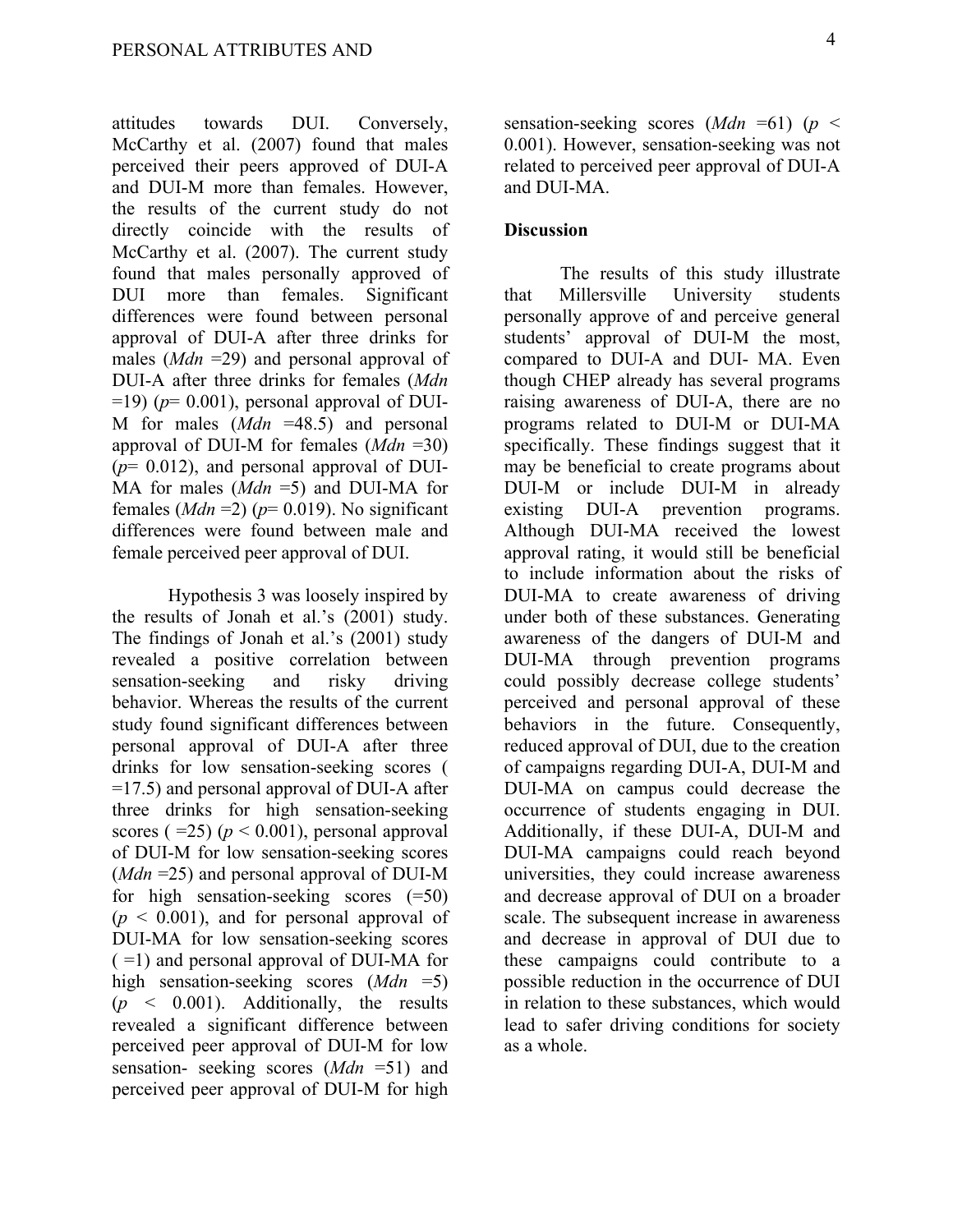Methodological shortcomings of this study include self-made questionnaires that consisted of vague questions and did not have reliability or validity. These ambiguities could have made answering some questions more difficult and confusing for participants and led to inaccurate data. Additionally, all questions related to DUI -A on each questionnaire were not analyzed; examining each question could have revealed different results. Based on these methodological shortcomings, future studies should try to use previously validated scales to measure perceived perceptions and personal attitudes. If it is not possible to find scales that fulfill these needs, future studies should utilize concrete questions to avoid uncertainty and confusion.